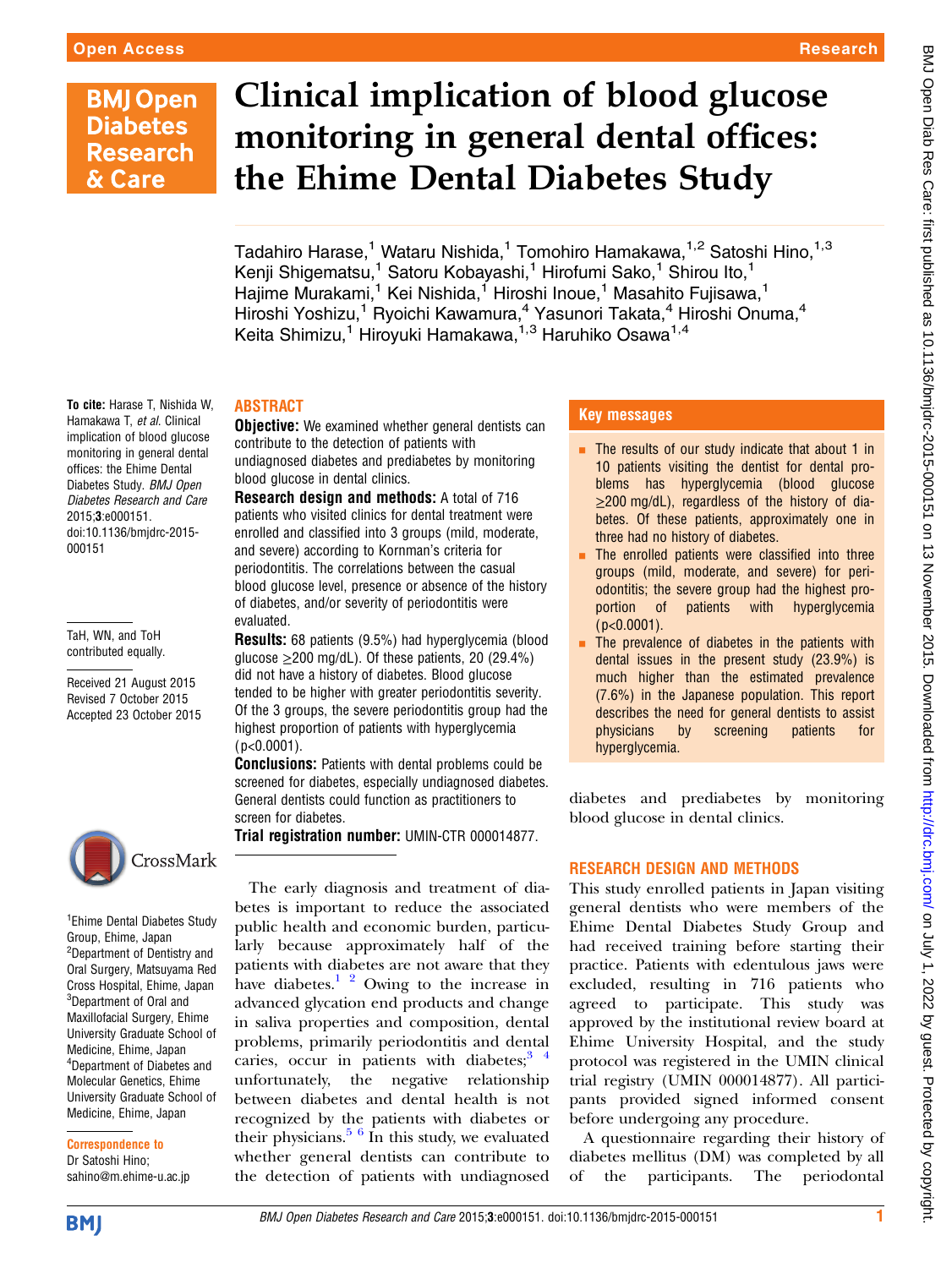condition was assessed using periodontal pocket depth (PD) and resorption of the supporting bone. The distance from the cement–enamel junction of the tooth to the bone crest was evaluated as interproximal bone loss and calculated as the percentage of the total root length. Tooth stumps and dental implants were excluded. Patients with  $\geq 20$  functional teeth (n=528) were divided into three groups according to Kornman's criteria for PD and bone  $loss<sup>7</sup>$  $loss<sup>7</sup>$  $loss<sup>7</sup>$  no to mild periodontitis (mild), moderate periodontitis (moderate), and severe periodontitis (severe).

Samples of finger capillary blood were casually obtained from all patients. Blood glucose was measured using Precision Xceed (Abbott Diabetes Care Inc., Alameda, California, USA).

GraphPad Prism 5 (GraphPad Software Inc, San Diego, California, USA) was used for statistical analyses. The results were compared between those with (DM group) and without (non-DM group) a history of diabetes. Continuous variables were compared using t tests, and categorical variables were compared using  $\chi^2$  tests. One-way analysis of variance followed by Tukey's HSD (honest significant difference) test was used to compare the differences between the three groups based on Kornman's criteria. p Values <0.05 were considered statistically significant for all tests.

#### RESULTS

There were 716 patients (313 men and 403 women) who participated, with a mean age of  $61.1\pm14.4$  years (range 21–90 years) (table 1). A history of diabetes was present in 151 patients (21.1%). The mean blood glucose level for all of the patients was 133.0±56.0 mg/ dL; of the 68 patients (9.5%) with hyperglycemia  $(\geq 200 \text{ mg/dL})$  (table 1), 20 (29.4%) did not have a history of diabetes.

The mean blood glucose levels were 183.2±73.9 and 119.6±40.8 mg/dL in the DM and non-DM groups, respectively (p<0.0001). The incidences of hyperglycemia in the DM and non-DM groups were 31.8% and 3.5%, respectively (p<0.0001).

There were 187 patients (35.4%) in the mild periodontitis group, 286 patients (54.2%) in the moderate periodontitis group, and 55 patients (10.4%) in the severe periodontitis group. The mean blood glucose levels in these groups were 110.0±41.5, 137.6±57.7, and 156.1±71.1 mg/dL, respectively. The glucose level in the mild periodontitis group was significantly lower than the levels in the moderate periodontitis and severe periodontitis groups (p<0.0001). The glucose level in the moderate periodontitis group demonstrated a tendency to be lower than that in the severe periodontitis group  $(p=0.07)$ . However, the severe periodontitis group had the highest proportion of patients with hyperglycemia:  $5/187$  patients  $(2.6\%)$  in the mild periodontitis group, 25/286 patients (8.7%) in the moderate periodontitis group, and 13/55 patients (22.8%) in the severe periodontitis group (p<0.0001).

#### **CONCLUSIONS**

In this study, approximately one-quarter of the patients with dental issues had diabetes, regardless of their diabetes history. Furthermore, blood glucose levels were higher with more severe periodontitis in patients without diabetes but who had hyperglycemia.

The prevalence of diabetes in the patients with dental issues in this study (171 patients; 23.9%), as assessed by combining the patients in the DM group with those in the non-DM group with hyperglycemia, is much higher than the estimated prevalence (7.6%) in the Japanese population aged  $20-79$  years.<sup>[1](#page-2-0)</sup> Even when comparing our sample in the same age range (20–79 years), the difference in prevalences remained unaltered (24.2% vs 7.6%). Moreover, the incidence of hyperglycemia in the non-DM group was 3.5%. Diabetes is considered as a risk factor for oral disease including periodontitis and dental caries. $48$  It was also shown that severe periodontitis adversely affects glycemic control in diabetes and glycemia in non-diabetes participants.<sup>[2](#page-2-0)</sup> The higher prevalence of DM and hyperglycemia in the current study population compared to the general population compared to the general population was reasonable

|                                                         | <b>Total</b>     | <b>History of diabetes</b> |                  |          |
|---------------------------------------------------------|------------------|----------------------------|------------------|----------|
|                                                         |                  | <b>Yes</b>                 | <b>No</b>        | p Value  |
| n                                                       | 716              | 151(21.1)                  | 565 (78.9)       |          |
| Female/male                                             | 403/313          | 77/74                      | 326/239          | 0.14     |
| Age (years)                                             | $61.1 \pm 14.4$  | $66.7 + 9.9$               | $59.5 \pm 15.0$  | < 0.0001 |
| Blood glucose (mg/dL)                                   | $133.0 \pm 56.0$ | $183.2 \pm 73.9$           | $119.6 \pm 40.8$ | < 0.0001 |
| Hyperglycemia $(≥200$ mg/dL)                            | 68 (9.5)         | 48 (31.8)                  | 20(3.5)          | < 0.0001 |
| Severity of periodontitis ( $\geq$ 20 functional teeth) | 528              | 94(17.8)                   | 434 (82.2)       |          |
| <b>Mild</b>                                             | 187 (35.4)       | 11(11.7)                   | 176 (40.6)       | < 0.0001 |
| Moderate                                                | 286 (54.2)       | 65 (69.1)                  | 221(50.9)        | < 0.0001 |
| Severe                                                  | 55(10.4)         | 18(19.1)                   | 37(8.5)          | < 0.0001 |

BMJ Open Diab Res Care: first published as 10.1136/bmjdrc-2015-00015-0015-00015 on 13 November 2015. Downloaded from http://drc.bmj.com/ on July 1, 2022 by guest. Protected by copyright. BMJ Open Diab Res Care: first published as 10.1136/bmjdrc-2015-000151 on 13 November 2015. Downloaded from bumi BMJ Open Diab Res Care: First published ay copyright.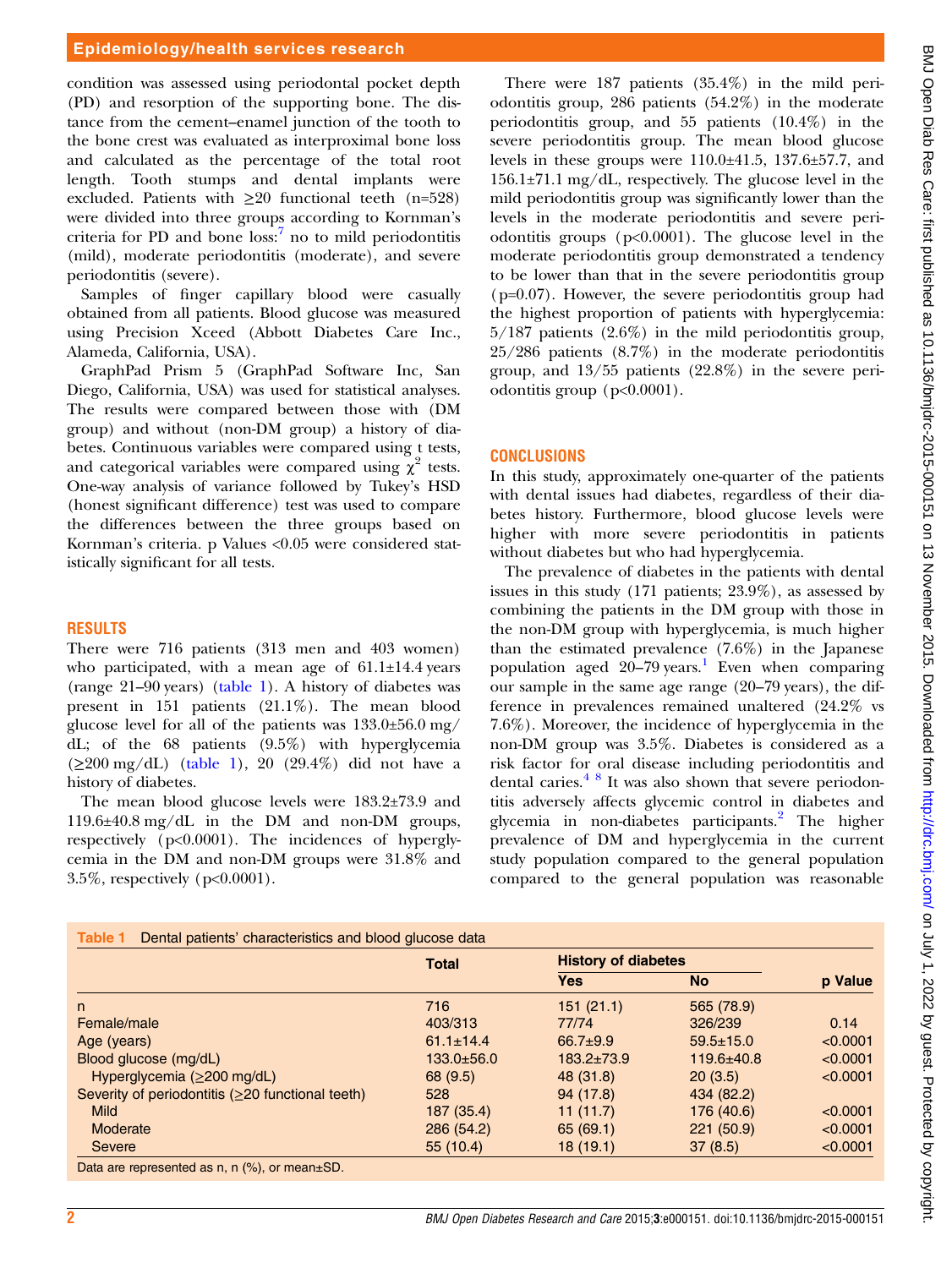finger capillary blood<sup>14</sup> and is reportedly similar to finger capillary blood for testing blood glucose and HbA1c.<sup>[15](#page-3-0)</sup> However, gingival crevicular blood is not always observed on probing and cannot be used to monitor patients with mild periodontitis.<sup>[14](#page-3-0)</sup> Although HbA1c and high-sensitive

<span id="page-2-0"></span>because of the established relationships of diabetes with oral disease. Strauss *et a* $\ell$  analyzed data from the National Health and Nutrition Examination Survey 2003–2004 and reported that 93.4% of patients with periodontal disease met the American Diabetes Association guidelines for diabetes screening. Barasch *et al*<sup>[10](#page-3-0)</sup> screened 418 patients in community dental practices by measuring casual blood glucose. Seventy-five patients (18%) had a diagnosis of diabetes or prediabetes, whereas 101 patients (24.2%) had dysglycemia  $\geq$ 126 mg/dL. Other studies reported that the prevalence of diabetes and prediabetes in the general dental offices was 30–40.7% using glycated hemoglobin

No particular symptoms were observed in patients with hyperglycemia in the non-DM group. There were 20 patients (13 men and 7 women) with a mean age of  $61.9\pm14.1$  (range 31–80 years). The number of their remaining teeth was 22.4±6.5 and similar to that of other patients (22.7±6.4). Of 20 patients, 13 had more than 20 teeth; 2  $(15.4\%)$  in the mild periodontitis group,  $9(69.2\%)$  in the moderate periodontitis group, and 2 (15.4%) in the severe periodontitis group. Consequently, a man with greater periodontitis severity

We believe that our assessment strategy for periodontal status is the most reliable of the methods that could be feasibly performed in the general dental office. We categorized participants with  $\geq 20$  functional teeth, which was used as an indicator of reasonable and acceptable oral health,<sup>13</sup> using Kornman's criteria and assessed capillary blood glucose levels. Since Kornman's method is mainly based on measuring bone loss using radiography, its advantages include low levels of human error and the reflection of the cumulative effects of periodontitis. Although clinical factors such as PD, bleeding on probing, and attachment loss are also used to evaluate periodontal status, the integrity of these data to categorize patients with periodontitis depends on the skill of operators and current periodontal condition. Gingival crevicular blood during PD measurement can be used as an alternative for

might be a risk factor for hyperglycemia.

(HbA1c)  $\geq 5.7\%$ .<sup>[11 12](#page-3-0)</sup>

C reactive protein are considered objective measures, they require assessment by a laboratory.<sup>[16 17](#page-3-0)</sup>

Ten of 716 patients were treated with steroid. Their illnesses were interstitial pneumonia, autoimmune hepatitis, rheumatoid arthritis, and asthma. Of these patients, eight did not have a history of diabetes. The mean blood glucose level for 10 patients with steroid treatment was 132.1±29.6 mg/dL. Although a number of appropriate patients were too small to evaluate the effect of steroid treatment on blood glucose values, it was not apparent that steroid treatment increased the blood glucose levels in our study population.

#### Epidemiology/health services research

The time since the last meal was not an essential question in our study, the data from 506 patients were available to analyze. The mean time since the last meal were  $3.0\pm1.3$  h and  $2.2\pm1.1$  h in the 457 patients without hyperglycemia and the 49 patients with hyperglycemia, respectively (p<0.0001). The time after a meal was a significant factor in our study to measure the casual blood glucose. Whereas testing fasting glucose is impractical in general dental offices, measuring casual blood glucose might be useful to screen hyperglycemic patients and adequate for our purpose. With consideration for a limitation of the use of casual blood glucose, general dentists would refer patients with hyperglycemia for further examination, diagnosis, and treatment to a medical office.

Periodontitis is the most prevalent chronic disease worldwide, $\frac{2}{3}$  and many patients see their dentists more often than their primary care physicians. $18$  Therefore, patients seeking care for dental problems could be screened for diabetes, especially undiagnosed diabetes. Self-management practices for periodontitis, such as frequent tooth brushing to decrease dental plaque, are reportedly correlated with attitudes about diabetes.<sup>[19](#page-3-0)</sup> A dental recall system, which aims to maintain oral health after treatment completion, provides a valuable chance to monitor blood glucose on a regular basis. General dentists could function as valuable practitioners in the total healthcare system, particularly for diabetes.

Acknowledgements The authors would like to thank the participants of the Ehime Dental Diabetes Study and Editage for English language editing.

Contributors TaH, Kenji Shigematsu, SK, HS, SI, HM, KN, HI, MF, and HY collected the clinical data. TaH, WN, and ToH were primarily responsible for data collection and analysis. RK, YT, HiO, Keita Shimizu, HH, and HaO contributed to the interpretation of the findings and the final editing of the manuscript. SH wrote the manuscript and is the guarantor and, as such, had full access to all the data in the study and takes responsibility for the integrity of the data and accuracy of the data analysis.

Funding This study was funded by Ehime Prefecture and the Ehime Dental Association.

Competing interests None declared.

Ethics approval The institutional review board at Ehime University Hospital.

Provenance and peer review Not commissioned; externally peer reviewed.

Data sharing statement No additional data are available.

**Open Access** This is an Open Access article distributed in accordance with the Creative Commons Attribution Non Commercial (CC BY-NC 4.0) license, which permits others to distribute, remix, adapt, build upon this work noncommercially, and license their derivative works on different terms, provided the original work is properly cited and the use is non-commercial. See: [http://](http://creativecommons.org/licenses/by-nc/4.0/) [creativecommons.org/licenses/by-nc/4.0/](http://creativecommons.org/licenses/by-nc/4.0/)

#### **REFERENCES**

- 1. International Diabetes Federation: IDF Diabetes atlas sixth edition. <http://www.idf.org/diabetesatlas> (accessed 21 Jul 2015).
- 2. Chapple ILC, Genco R, on behalf of working group 2 of joint EFP/ AAP workshop. Diabetes and periodontal diseases: consensus report of the Joint EFP/AAP Workshop on Periodontitis and Systemic Diseases. [J Clin Periodontol](http://dx.doi.org/10.1111/jcpe.12077) 2013;40(Suppl 14):S106-12.